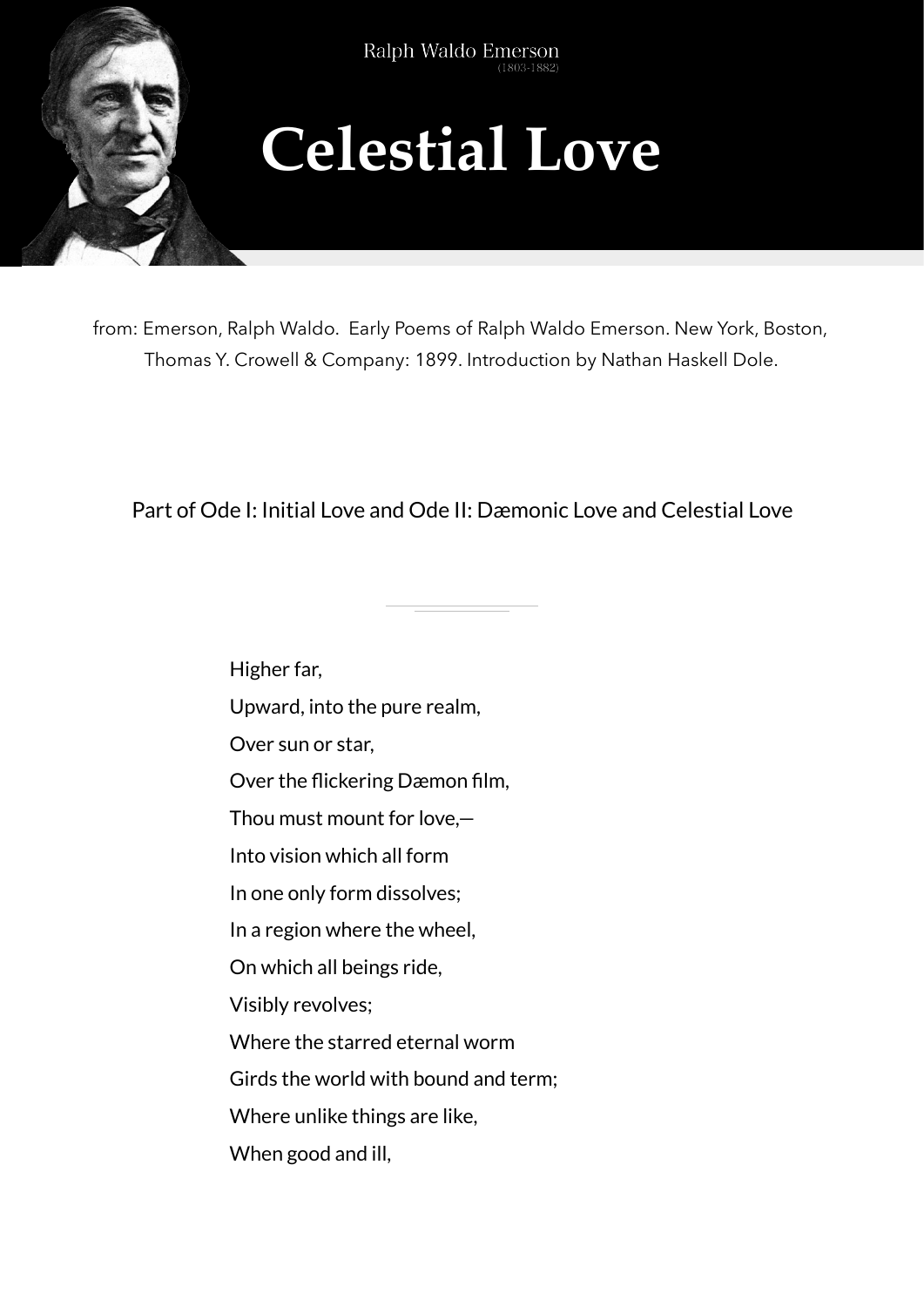And joy and moan, Melt into one. There Past, Present, Future, shoot Triple blossoms from one root Substances at base divided In their summits are united, There the holy Essence rolls, One through separated souls, And the sunny Æon sleeps Folding nature in its deeps, And every fair and every good Known in part or known impure To men below, In their archetypes endure.

The race of gods, Or those we erring own, Are shadows flitting up and down In the still abodes. The circles of that sea are laws, Which publish and which hide the Cause. Pray for a beam Out of that sphere Thee to guide and to redeem. O what a load Of care and toil By lying Use bestowed,

From his shoulders falls, who sees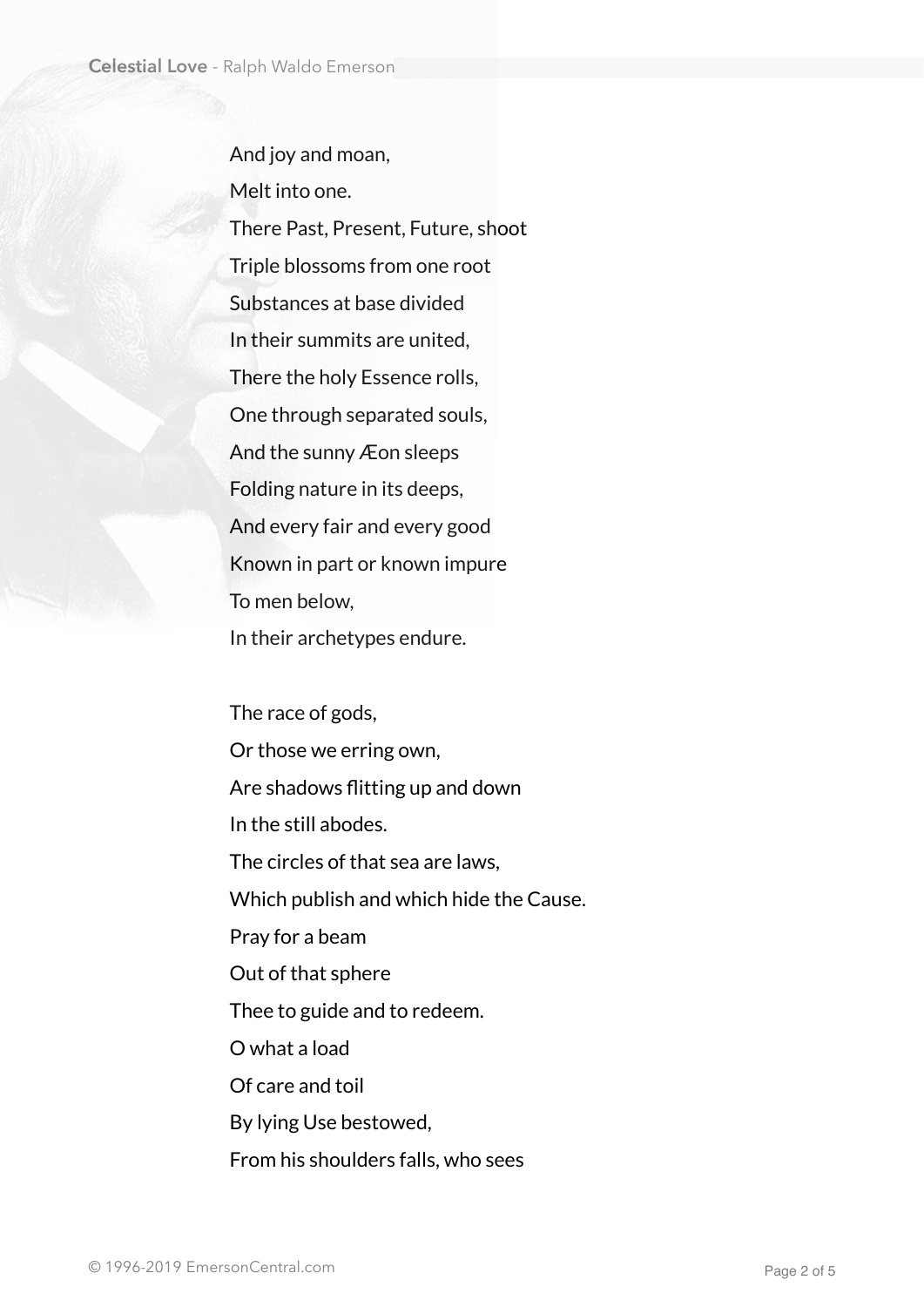The true astronomy, The period of peace! Counsel which the ages kept, Shall the well-born soul accept. As the overhanging trees Fill the lake with images, As garment draws the garment's hem Men their fortunes bring with them; By right or wrong, Lands and goods go to the strong; Property will brutely draw Still to the proprietor, Silver to silver creep and wind, And kind to kind. Nor less the eternal poles Of tendency distribute souls. There need no vows to bind Whom not each other seek but find. They give and take no pledge or oath, Nature is the bond of both. No prayer persuades, no flattery fawns, Their noble meanings are their pawns. Plain and cold is their address, Power have they for tenderness, And so thoroughly is known Each others' purpose by his own, They can parley without meeting, Need is none of forms of greeting,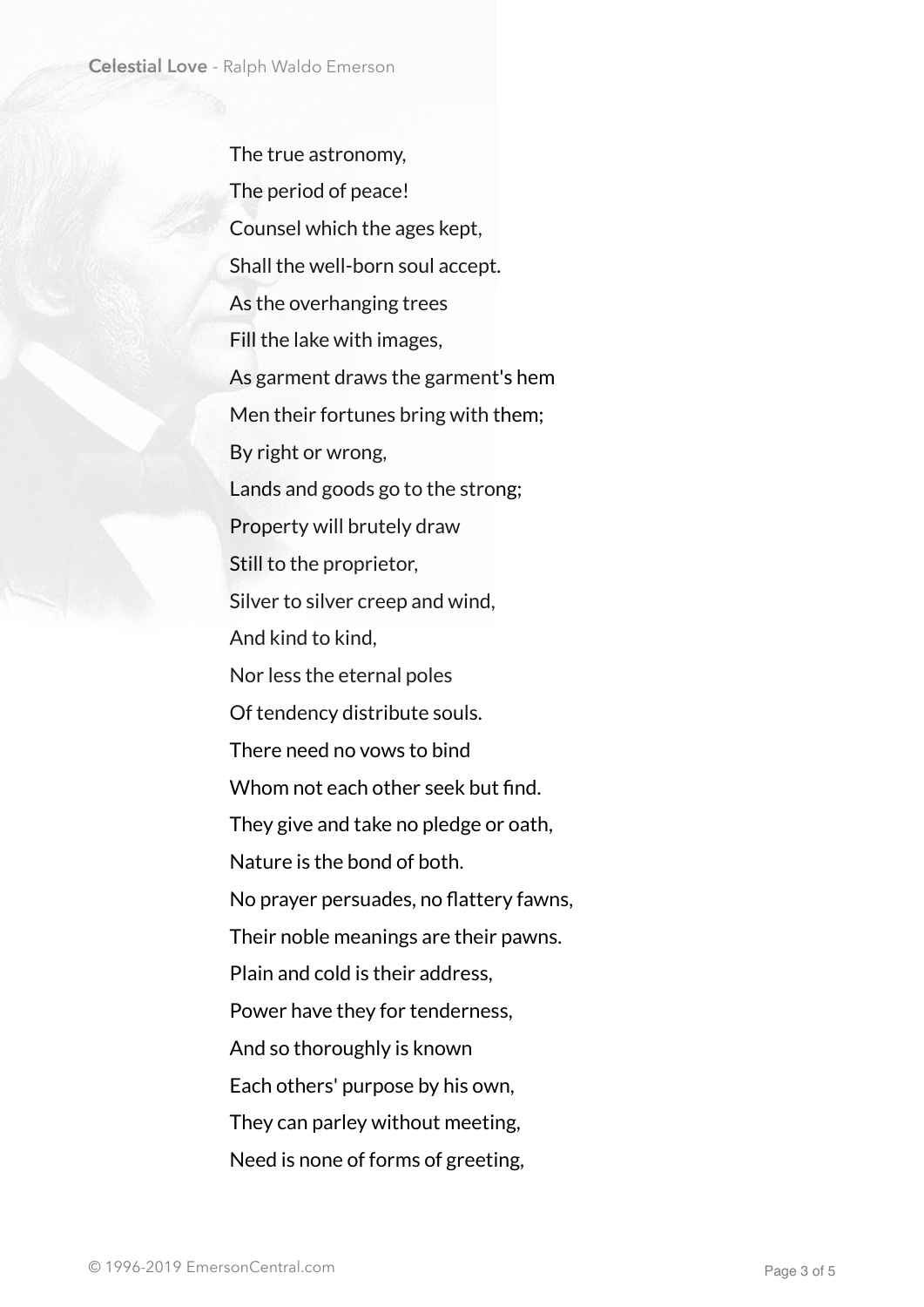They can well communicate In their innermost estate; When each the other shall avoid, Shall each by each be most enjoyed. Not with scarfs or perfumed gloves Do these celebrate their loves, Not by jewels, feasts, and savors, Not by ribbons or by favors, But by the sun-spark on the sea, And the cloud-shadow on the lea, The soothing lapse of morn to mirk, And the cheerful round of work. Their cords of love so public are, They intertwine the farthest star. The throbbing sea, the quaking earth, Yield sympathy and signs of mirth; Is none so high, so mean is none, But feels and seals this union. Even the tell Furies are appeased, The good applaud, the lost are eased.

Love's hearts are faithful, but not fond, Bound for the just, but not beyond; Not glad, as the low-loving herd, Of self in others still preferred, But they have heartily designed The benefit of broad mankind. And they serve men austerely,